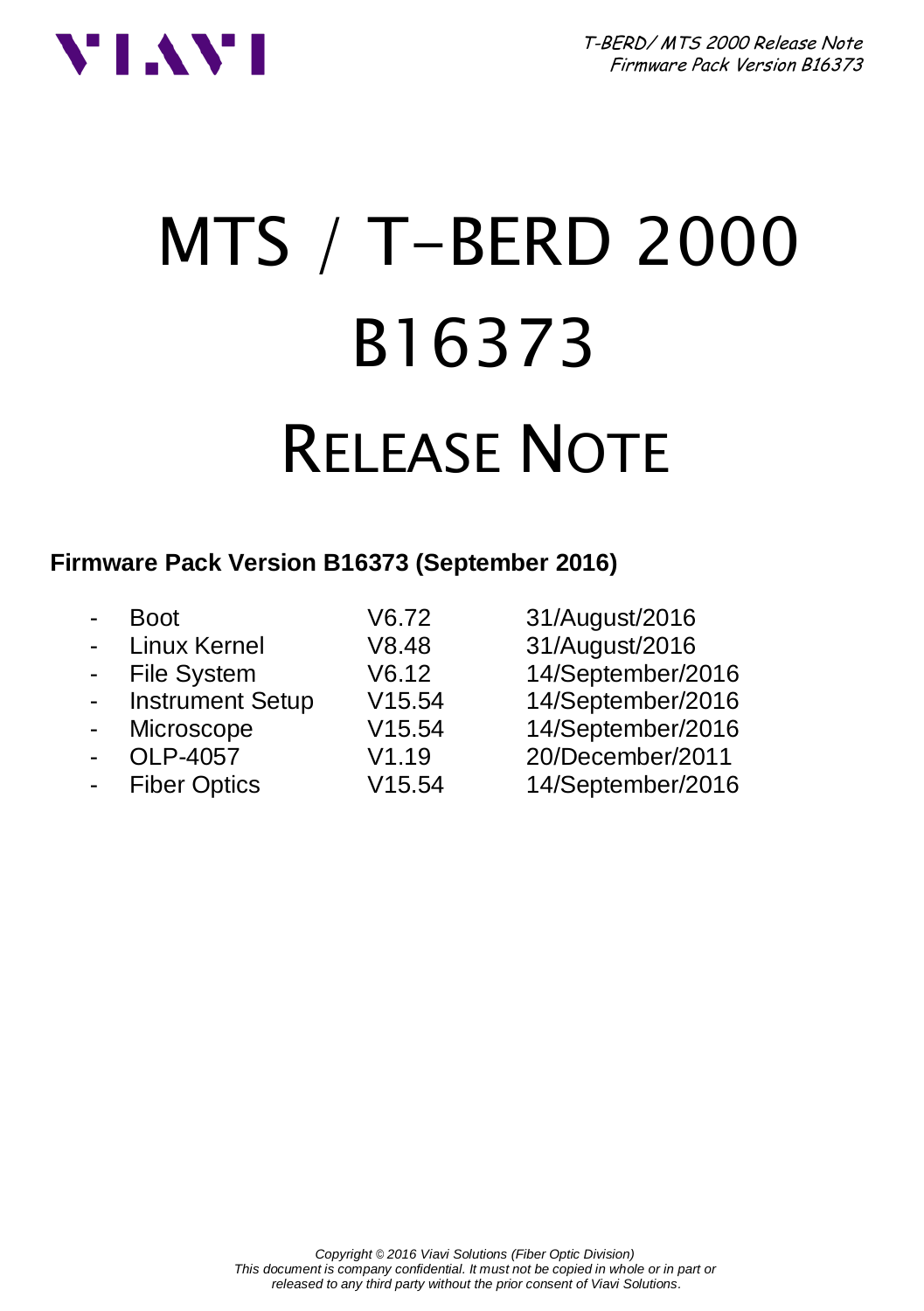

# **CONTENT**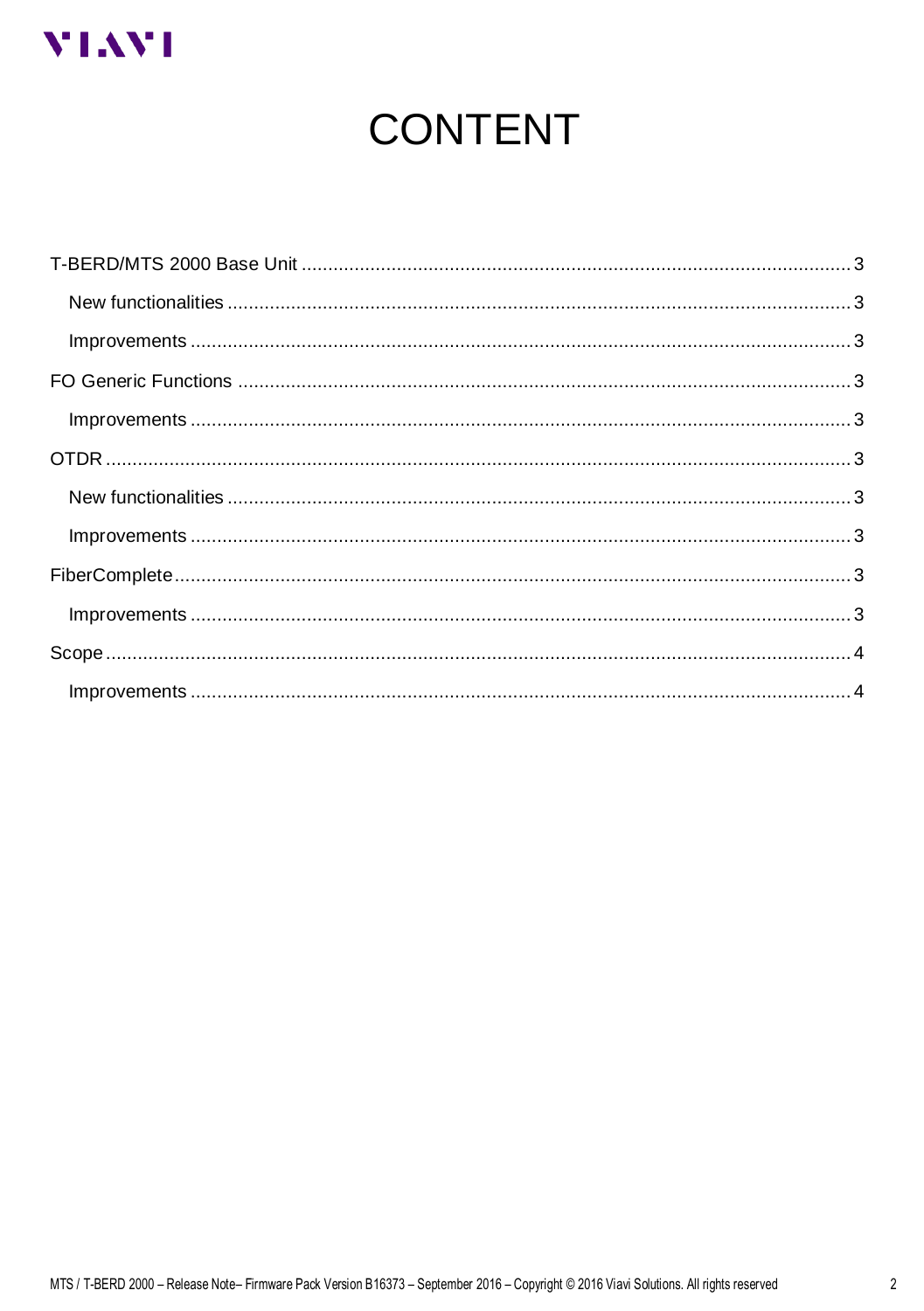# **VIAVI**

# <span id="page-2-0"></span>T-BERD/MTS 2000 Base Unit

## <span id="page-2-1"></span>*New functionalities*

 $\triangleright$  New wifi options with now 3 modes: connection to hotspot, ad-hoc mode (mostly for iOS) and Access Point Master (mostly for Android, however the Android cannot do simultaneously wifi + 3G/4G)

#### <span id="page-2-2"></span>*Improvements*

- $\triangleright$  All relevant SCPI commands are having a carriage return info compatible for windows
- $\triangleright$  Improved management of bluetooth pairing and data transfer
- $\triangleright$  Improved management of function changes from "connectivity" page to "result" page (example)
- $\triangleright$  Improved titlebar management

# <span id="page-2-3"></span>FO Generic Functions

#### <span id="page-2-4"></span>*Improvements*

 $\triangleright$  Improved management of the talkset together with the power meter of VFL

# <span id="page-2-5"></span>**OTDR**

### <span id="page-2-6"></span>*New functionalities*

- Enterprise SLM license:
	- label management with simplex, duplex and 12 MPO handling
	- generation of complete .txt project report
- $\triangleright$  Cable co license evolution: management of up to 1000 fibers with new display
- $\triangleright$  SLM license: The section length can be seen in SLM view
- > Management of E41CWDM10L module

#### <span id="page-2-7"></span>*Improvements*

- $\triangleright$  Optipulse license: Improved FTTH topology management when using multiple pulses
- $\triangleright$  Improved .txt link manager information, now also includes pass/fail, max connector, and length of max splice
- $\triangleright$  The report is now always made with the correct order of wavelength
- $\triangleright$  Improved handling of SLM with one customer license
- $\triangleright$  Addition of a TestAuto configuration file for network having high event loss and reflectance
- $\triangleright$  Improved project close for Cable co license

# <span id="page-2-8"></span>FiberComplete

## <span id="page-2-9"></span>*Improvements*

 $\triangleright$  Improved management of filenaming